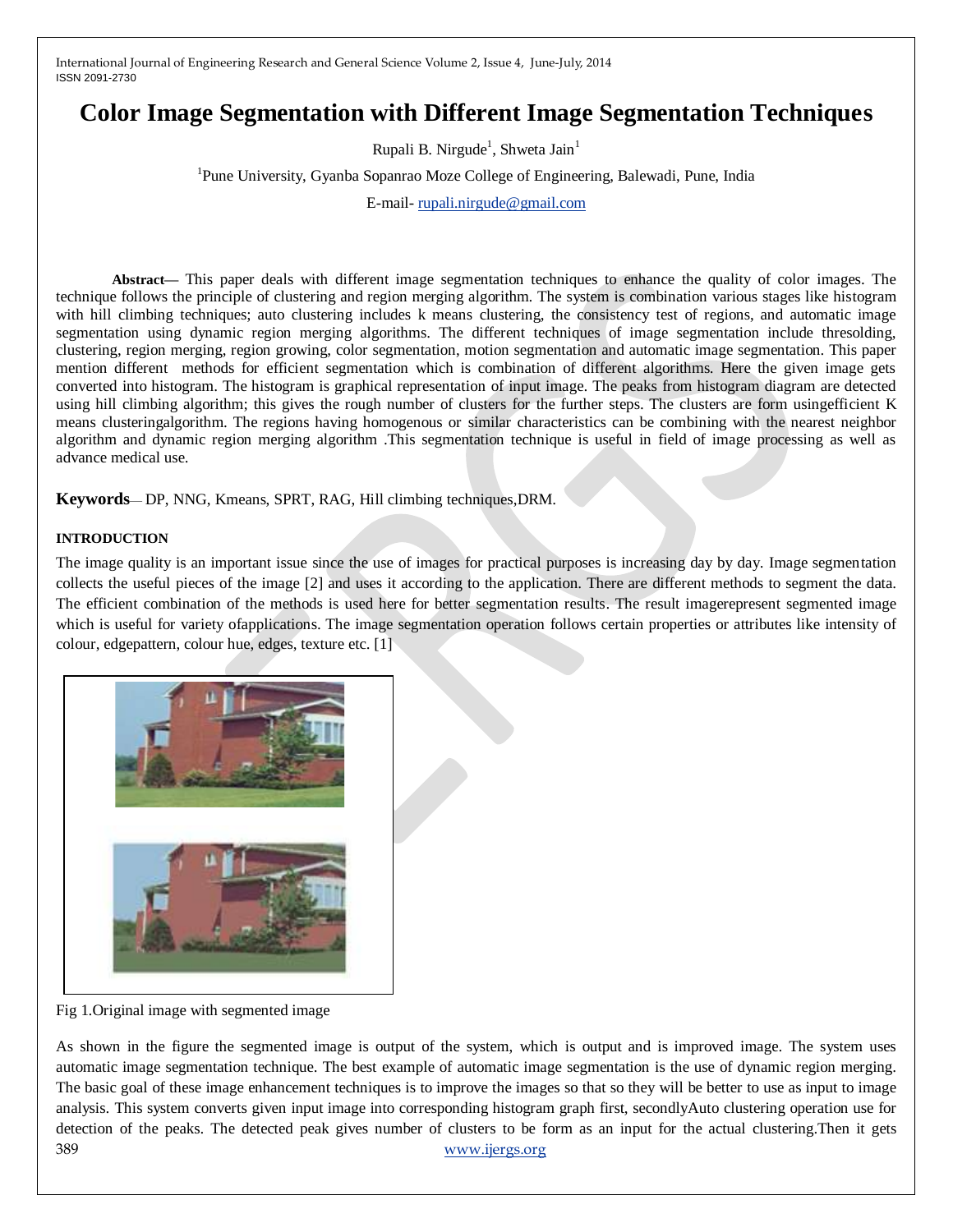converted into clusters by using hill climbing algorithm. The homogenous features are captured with K means clustering. The actual merging is performed with the help of region adjency graph, nearest neighbour graph and dynamic region merging. This total system gives efficient output which is segmented image; this result image is useful from engineering field to medical field.

# 2. **LITERATURE SURVEY**

Literature review suggests various methods for image segmentation, this paper suggest combination of various methods which is beneficial from efficiency point of view. Following are some methods of image segmentation:

1. Thresholding: This is one of the useful and easy to use methods. This method separates given input data into different subparts according to its features. One subpart is with positive characteristics and another is with negative characteristics. Here as shown in the following diagram consider color as a feature, then this method divideinput image into black color and white color partition. [6] This operation is shown diagrammatically as follows:



Fig2.Input image Threshold effect on input image

2. Clustering:

Clustering is grouping of similar type of data. The clusters of the colors are formed with the help of various clustering technique such as Log based clustering, Fuzzy clustering; k-means (KM) [7] clustering. Out of these the paper suggests K means clustering. Input to clustering algorithm is K, whichare number of clusters and the all the data points are randomly assigned to the clusters. The procedure is repeated as we continuously computing the distance between the centroids and data points. K means clustering is the very wellknown method to group the similar elements of the given image.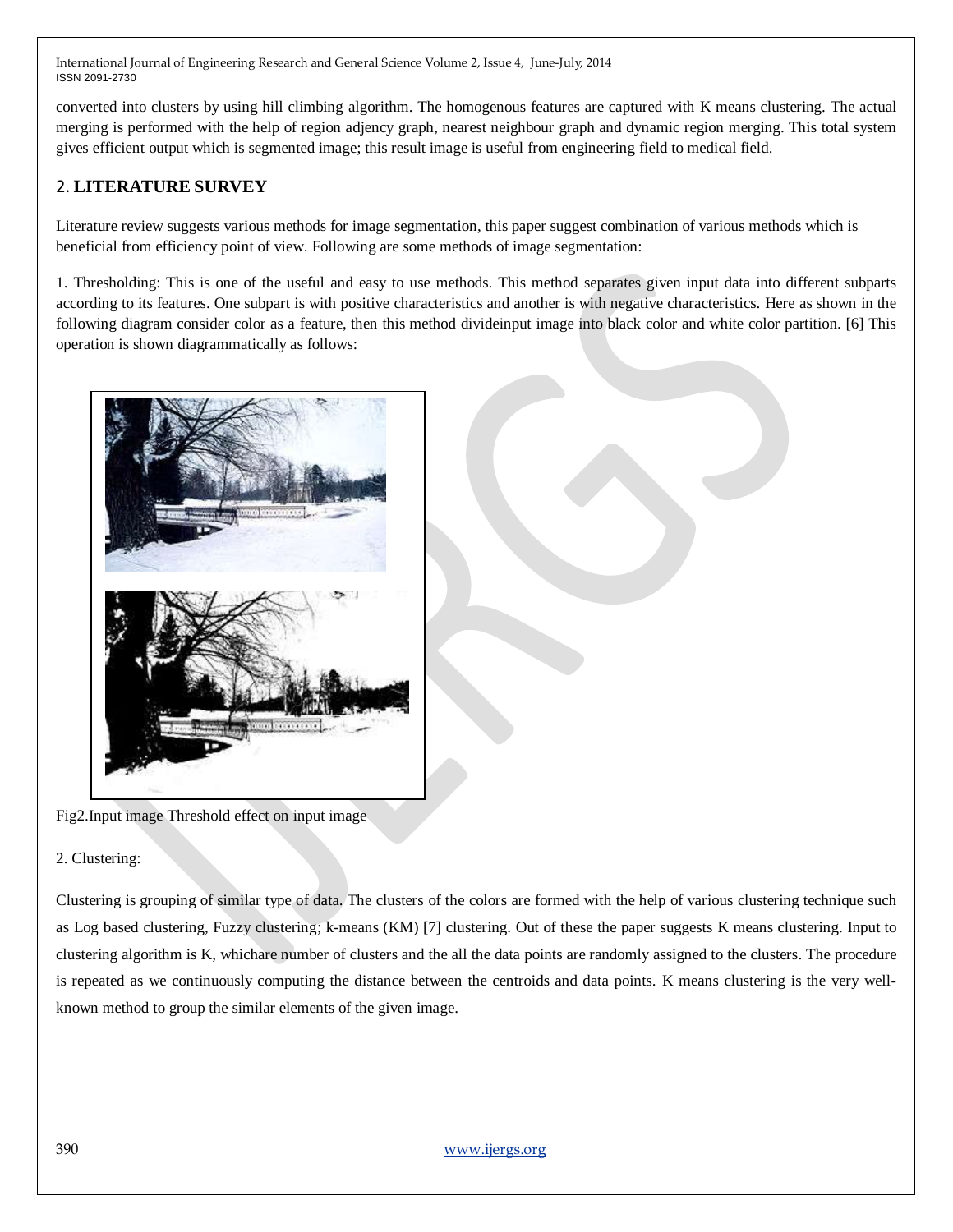

Fig3 conversion of original image into K Means segmentation

3. Automatic image segmentation

This is most advance method in the image segmentation. Dynamic region merging algorithm [9] and watershed algorithm [8] are the famous examples of Automatic image segmentation. In this process the closest regions are merged together to form output segmented image. The regions are represented bylabels, and these labels are transfers from initial to final label. And gets merged if we find large homogenous characteristics, this procedure continue up to stopping criteria.



Fig 4 segmentation of original image in region merging style.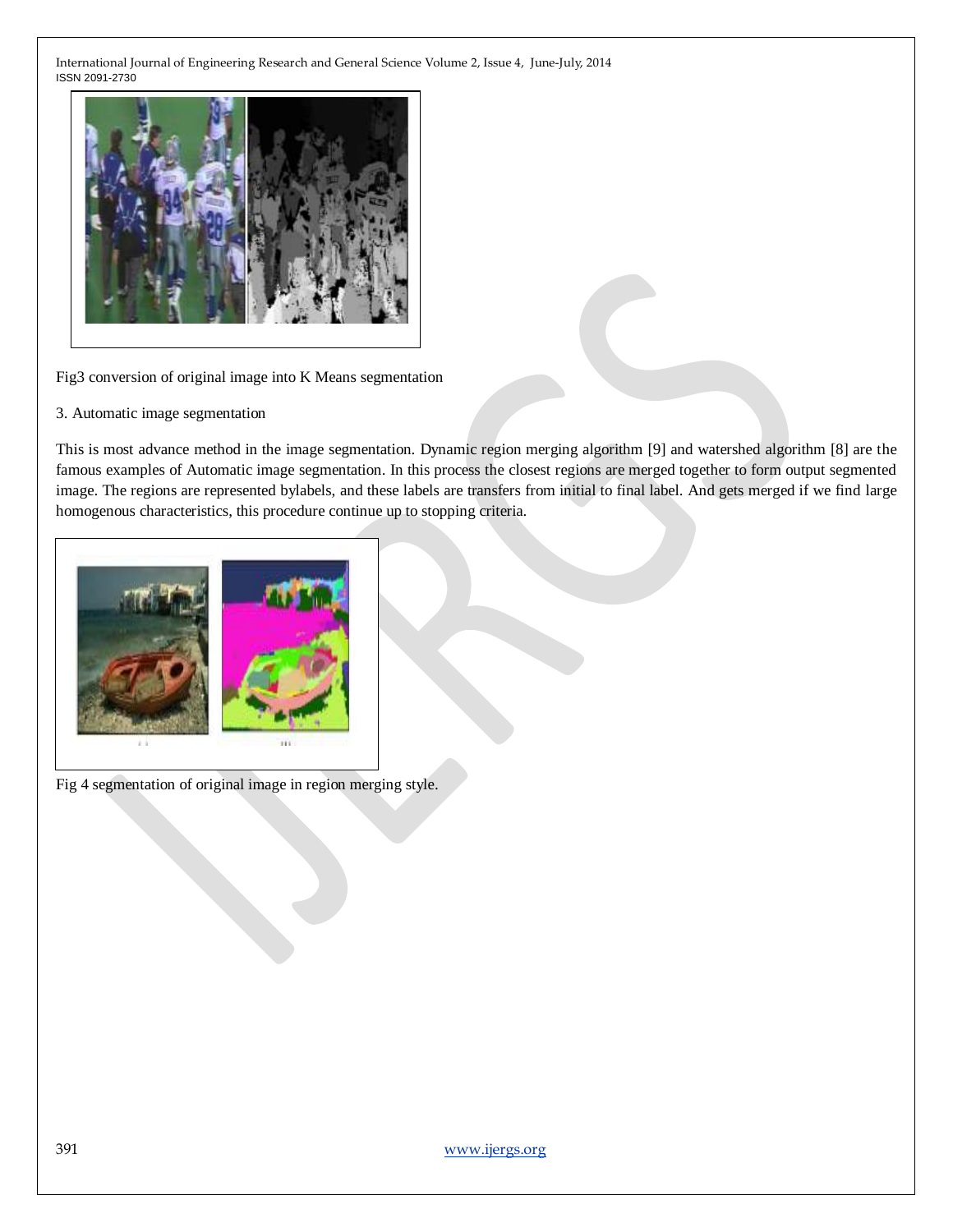# **3. OVERVIEW OF SYSTEM** Hill climbing Technique K means Clustering SPRT NNG &DRM Algorithm Original image Peak detection Image into clusters Consistency test Segmented image

#### 1. Hill climbing Technique

This algorithm is used at the initial stage in our system. This algorithm has unique property to detect the peaks from given histogram diagram. The algorithm [3][4] is mention as follows:

- Obtain histogram of the given color image.
- Start from initial points of color histogram graph, it then move upwardsup to peak.
- If number of pixels of the closest regions is not same then the algorithm goes upwards.
- If the closest regions have same numbers of pixels, then algorithm follows neighboring regions, and the process is continue.
- At last stage histogram gives number of peaks which gives number of clusters as input for the cluster formation. The hill climbing process is as shown diagrammatically below: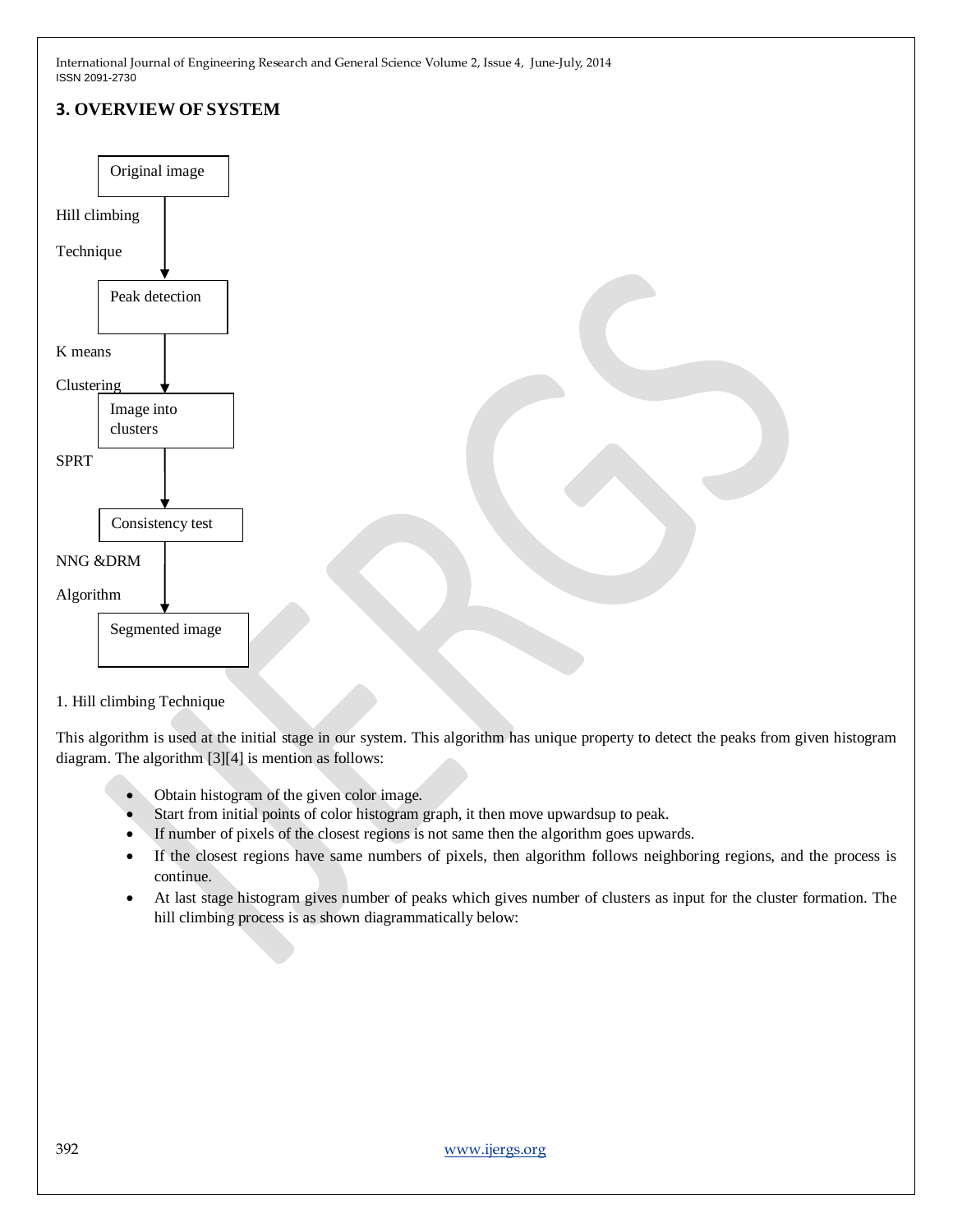

Fig.4 Hill climbing process

- (a) Input image. (b) Hill-climbing process
- (c) Histogram shows 3 peaks.
- (d) Output as segmented image.

2. K means clustering: k-means clustering is an algorithm to divide and merge the objects based on some featuresinto K number of group. The groups are based on the squares of distances between random points of the images andits nearest cluster centroid. Iterate the process up to the final iteration. [7]

The algorithm for the K means is as follows:

- Consider number of clusters as input.
- Compute the centroid.
- Calculate the distance objects to centroid.
- If two regions find minimum distance the gather them.
- Continue up to stopping criteria. The color clusters are formed at the output stage.



Fig5.Kmeans Clustering

3. Sequential probability ratio test: The neighbouring regions check the consistency of the regions using SPRT test [5].This test identifies the similar characteristics according to various attributes like intensity, edge etc. At the initial stage Consider two assumptions to check if the regions are similar or not.

393 [www.ijergs.org](http://www.ijergs.org/) • Result=valid, if neighboring regions are same in desired features, then called as valid hypothesis.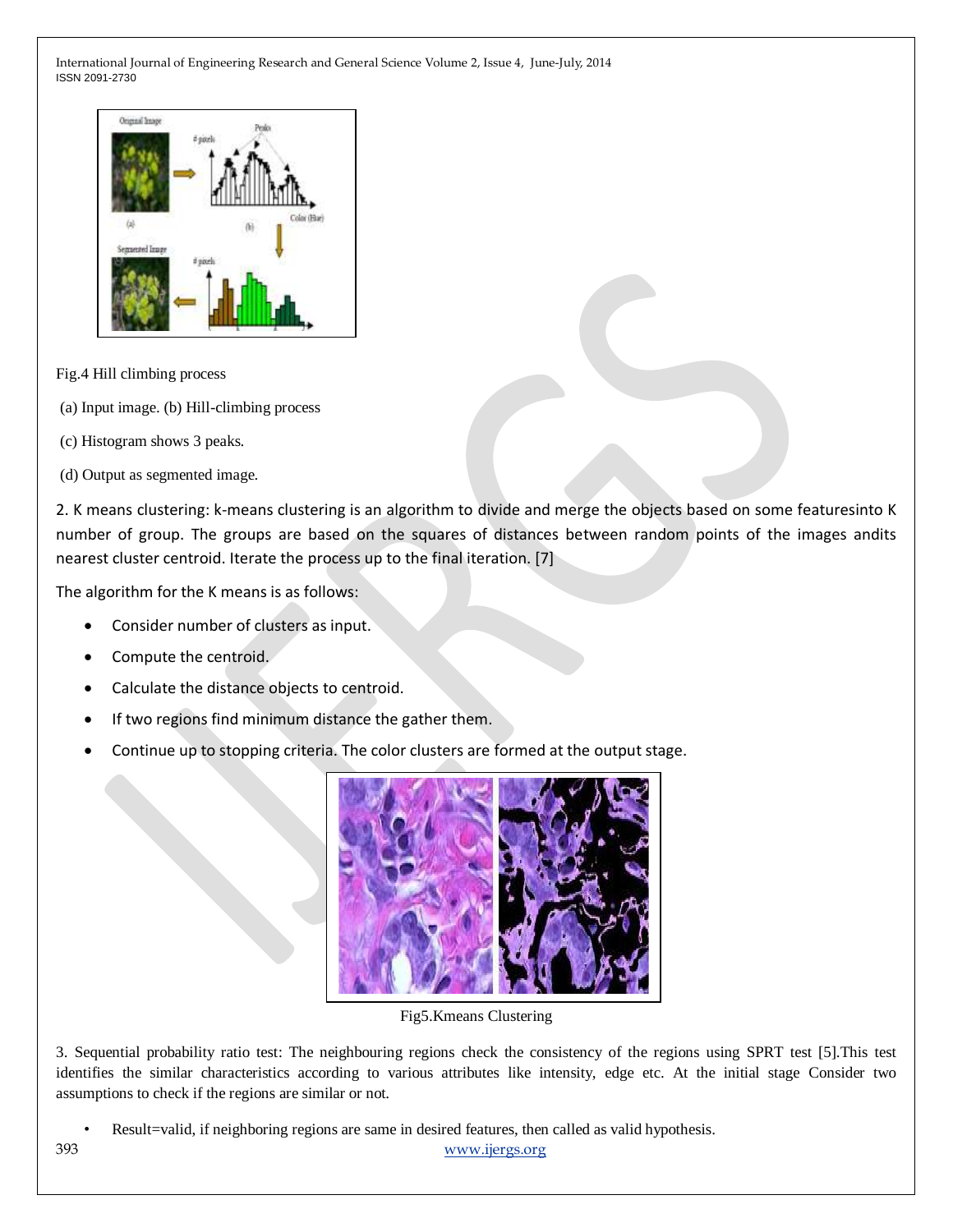Result=not valid, if neighboring regions are different, or very contradictory features then called as invalid hypothesis.





SPRT Algorithm works as follows:

- Consider S number of regions which are in sequence.
- Form  $(A, B)$  as merging boundaries.
- Sequence of successive likelihood ratio  $(\delta)$  is calculated.
- If this ratio is out of range the test stops.
- Otherwise the test is carried on.
- The algorithm for consistency test is as below
- Inputs:  $A = log(1-\beta/\alpha)$ ,  $B = log(1-\alpha)$ Where  $\alpha$ ,  $\beta$  are probabilities of decision error.
- The distribution of visual cues is given by  $P0(x/\theta_0)$ ,  $P1(x/\theta_1)$
- This values of predicate is calculated as  $P_0 (x | \theta_0) = \lambda_1 \exp (-(I_b - I_{a+b})^T S_1^{-1}(I_b - I_{a+b}))$

 $P_1(x|\theta_1) = 1 - \lambda_2 \exp(-(\mathbf{I}_b - \mathbf{I}_a)^T S_1^{-1}(\mathbf{I}_b - \mathbf{I}_a))$ 

- Choose the k pixels of neighboring regions.
- Calculate likelihood ratio  $\delta = \log (P_0(x|\theta_0)/(P_1(x|\theta_1)))$
- Update  $\delta = \delta + \log (P_0(x|\theta_0)/(P_1(x|\theta_1)))$ If  $\delta$  >=A, then regions are consistent

If  $\delta$  >=B, then regions are not consistent.

4. Nearest neighbor graph

This algorithm is used to speed up the actual merging. Nearest neighbor graph structure is as shown below:



Fig 7.NNG Process

394 [www.ijergs.org](http://www.ijergs.org/)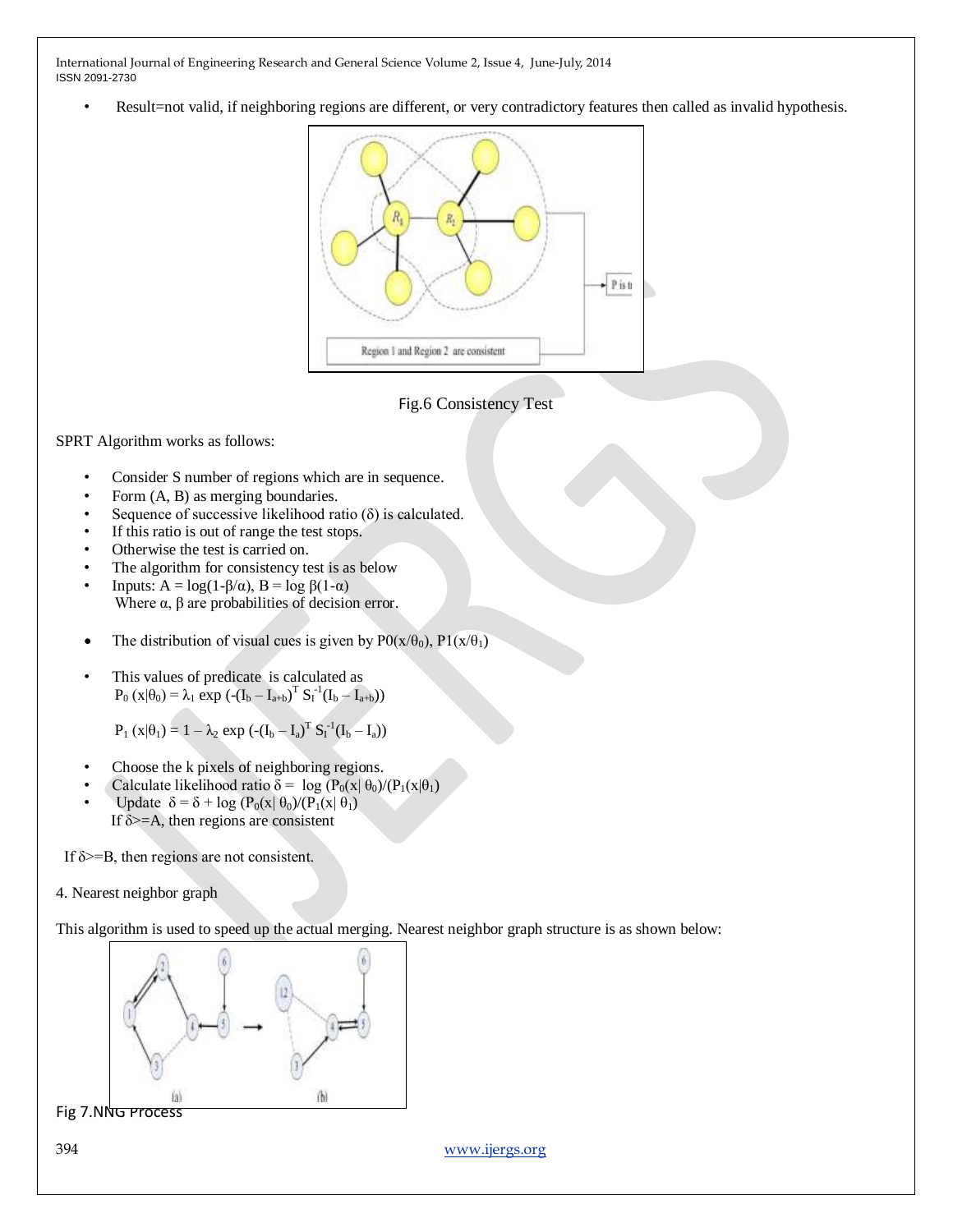As shown in the above diagraph we can merge two regions directly if they find similar in the consistency test.there is no need to scan whole image. Thus the speed of the process is greatly increased.

5. Dynamic region merging algorithm

Dynamic region merging algorithm [1][9] is optimum algorithm as it is not over merged not under merge. It gives optimum solution as it follows the principle of dynamic programming. This algorithm divides the regions into problem, and each problem is assigned with label. Algorithm flows through initial label to final label to find the minimum edge weight.

If the algorithm finds minimum weight then we can merge the regions up to stopping criteria. Dynamic region merging algorithm gives automatic image segmentation



Fig.8 Dynamic region merging process as a shortest path in a layered graph (Upper row) the label transitions of a graph node. (Lower row) The corresponding image regions of each label layer. Starting from layer 0, (in red) the highlighted region obtains a new label from (in red) its closest neighbor. If the region is merged with its neighbor, they will be assigned to the same name of label. The shortest path is shown as the group of (in blue) the directed edges

# **4. SOFTWARE DEVOLOPEMENT**

Interactive software is developed to do the reliable monitoring and management of segmentation process. The system software is made using MATLAB 10 .We are implementing hill climbing technique and k Means clustering first on the plane color image, and then applying consistency test using SPRT. Dynamic region merging algorithm and nearest neighbor graph on color image. This operation is totally software part. In the proposed DRM method, there are five parameters that control the consistency condition. While implementing the system there are four fix parameters, they are  $\alpha$ ,  $\beta$ ,  $\lambda$ 1,  $\lambda$ 2. Here  $(\alpha, \beta)$  represent the probability of accepting an "inconsistent" model as "consistent" and rejecting a "consistent" model as "inconsistent" .m is used to decide the amount of data selected for the random test. If we set  $\lambda$ 2=1, then only  $\lambda$ 1 is the user input which can be vary.

## **RESULT**

Following images will show the output results:

Input image

395 [www.ijergs.org](http://www.ijergs.org/)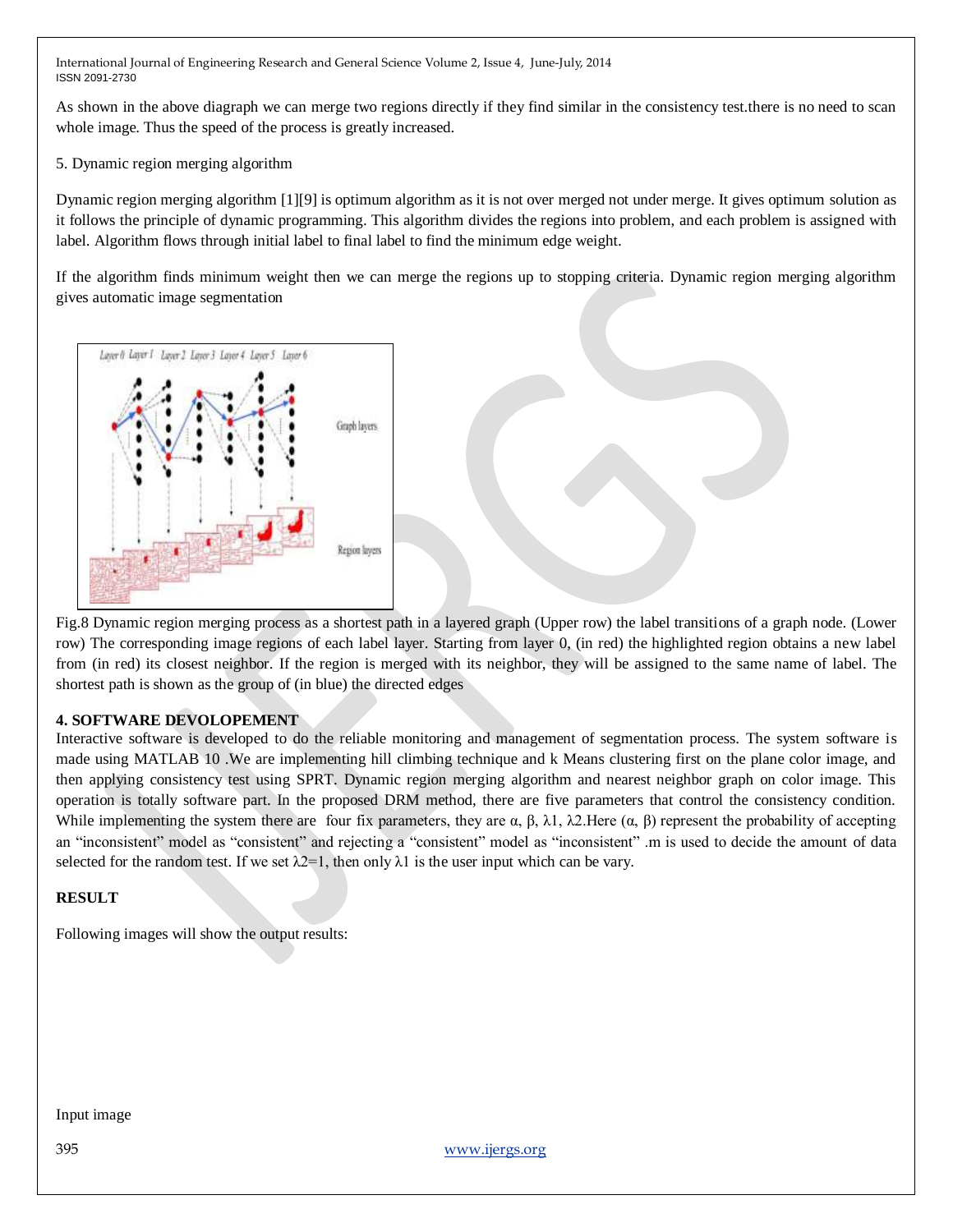

#### Result image:



#### **ACKNOWLEDGMENT**

I would like to thank all the staff members of E&TC Department at Genba Sopanrao Moze College of Engineering, Baner, Pune for their valuable guidance and support.

Also I would like to thank Prof.Shweta Jain and Prof.Bina Chauhan from E&TC Department at Genba Sopanrao Moze College of Engineering, Baner, Pune for their valuable guidance and support

## **CONCLUSION**

Thusin this paper we studied the different image segmentation technique at different stages. The use of algorithms like hill climbing algorithm and K means algorithm are used for auto clustering. The region consistency is check by sequential probability ratio test.The